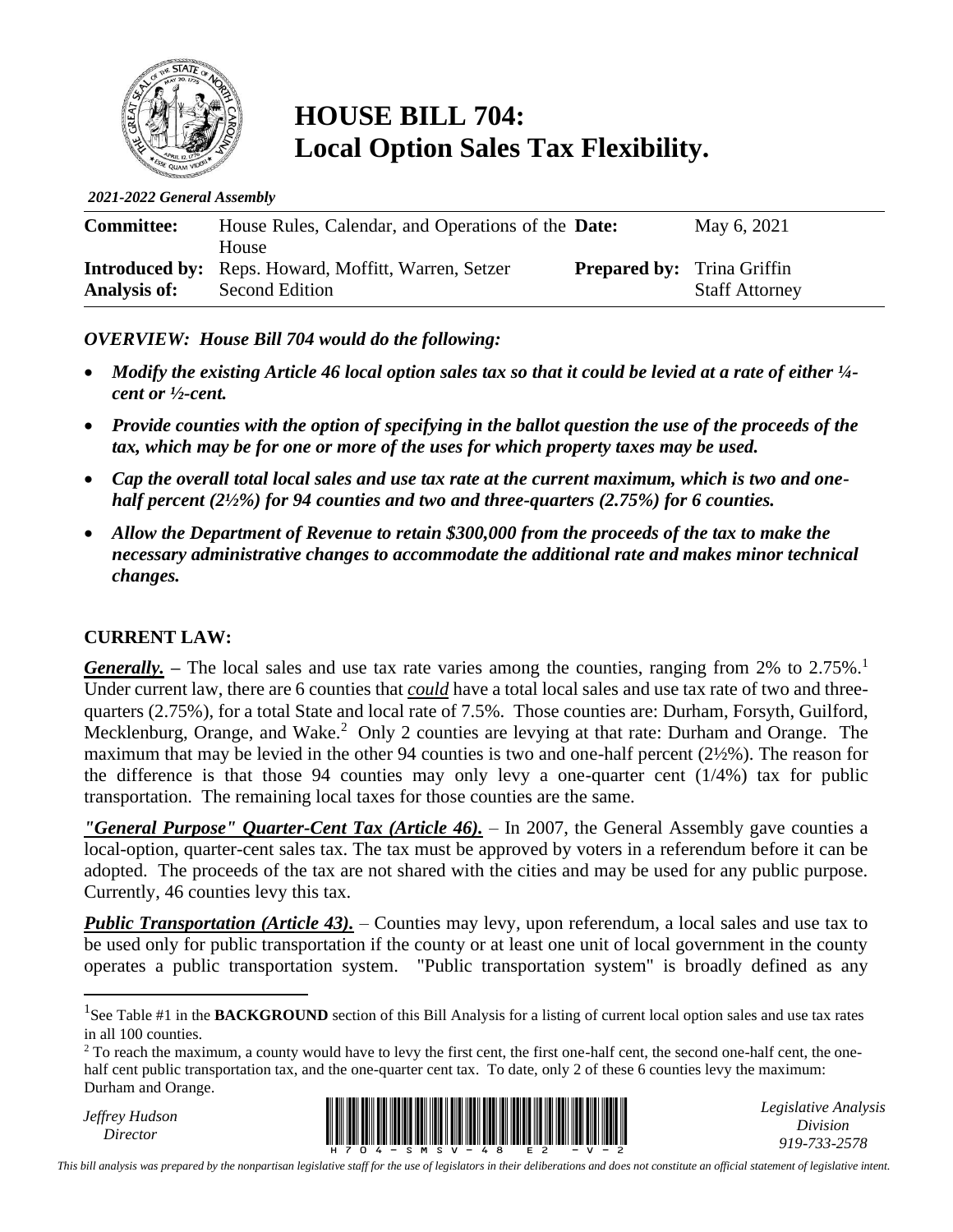## **House Bill 704**

*Page 2*

combination of real and personal property established for purposes of public transportation, but specifically excludes streets, roads, and highways (except to the extent they are dedicated to public transportation vehicles). The rate of tax that may be levied for this purpose is  $\frac{1}{2}\%$  for the following six counties: Durham, Forsyth, Guilford, Mecklenburg, Orange, and Wake.<sup>3</sup> The rate of tax that may be levied in all other counties is ¼%.

Currently, the only counties levying a tax under this Article are Mecklenburg,<sup>4</sup> Durham,<sup>5</sup> Orange,<sup>6</sup> and Wake<sup>7</sup> Counties. None of the 94 counties levy the  $1/4¢$  tax under this Article.

#### **BILL ANALYSIS:**

**Section 1** modifies Article 46 as follows:

- It would increase from  $\frac{1}{4}\%$  to  $\frac{1}{2}\%$  the maximum rate of tax that may be levied under this Article.
- It would also provide that the maximum rate that a county may levy under any combination of local option sales taxes is 2 1/2 % for most counties and 2 3/4% for the 6 counties that currently have that maximum.
- It would allow counties the option of specifying in the ballot question the use of the proceeds, which may be one or more of the permitted uses for property tax. Those uses are set out in G.S. 153A-149 and appear at the end of this summary.

**Section 2** makes a conforming change to Article 43 to provide that the maximum rate that a county may levy under any combination of local option sales taxes is 2 1/2 % for most counties and 2 3/4% for the 6 counties that currently have that maximum.

**Section 3** makes a conforming change to ensure that the combined general rate is not affected as the result of changes to Article 46.

**Section 4** allows the Department of Revenue to retain \$300,000 from the proceeds of the tax to make necessary administrative changes, such as new forms and programming changes, to accommodate the additional rate.

**EFFECTIVE DATE:** The act would become effective when it becomes law. However, the earliest that a county could levy a tax under Article 46, as amended, would be October 1, 2022. This date generally reflects the timeline that is currently in place for a new tax rate authorized in a special election.

#### **BACKGROUND:**

<sup>&</sup>lt;sup>3</sup> Of these six counties, Durham and Orange are the only ones that also levy the quarter-cent tax under Article 46.

<sup>&</sup>lt;sup>4</sup> Mecklenburg County passed a one-half cent sales tax for transit, with 58% of the voters in favor, in November 1998. The county began levying the tax April 1, 1999.

<sup>5</sup> Durham County passed a one-half cent sales tax for transit, with 60% of the voters in favor, in November 2011. The county began levying the tax April 1, 2013.

<sup>&</sup>lt;sup>6</sup> Orange County passed a one-half cent sales tax for transit, with 59% of the voters in favor, in November 2012. The county began levying the tax April 1, 2013.

<sup>&</sup>lt;sup>7</sup> Wake County passed a one-half cent sales tax for transit, with 53% of the voters in favor in November 2016. The county began levying the tax April 1, 2017.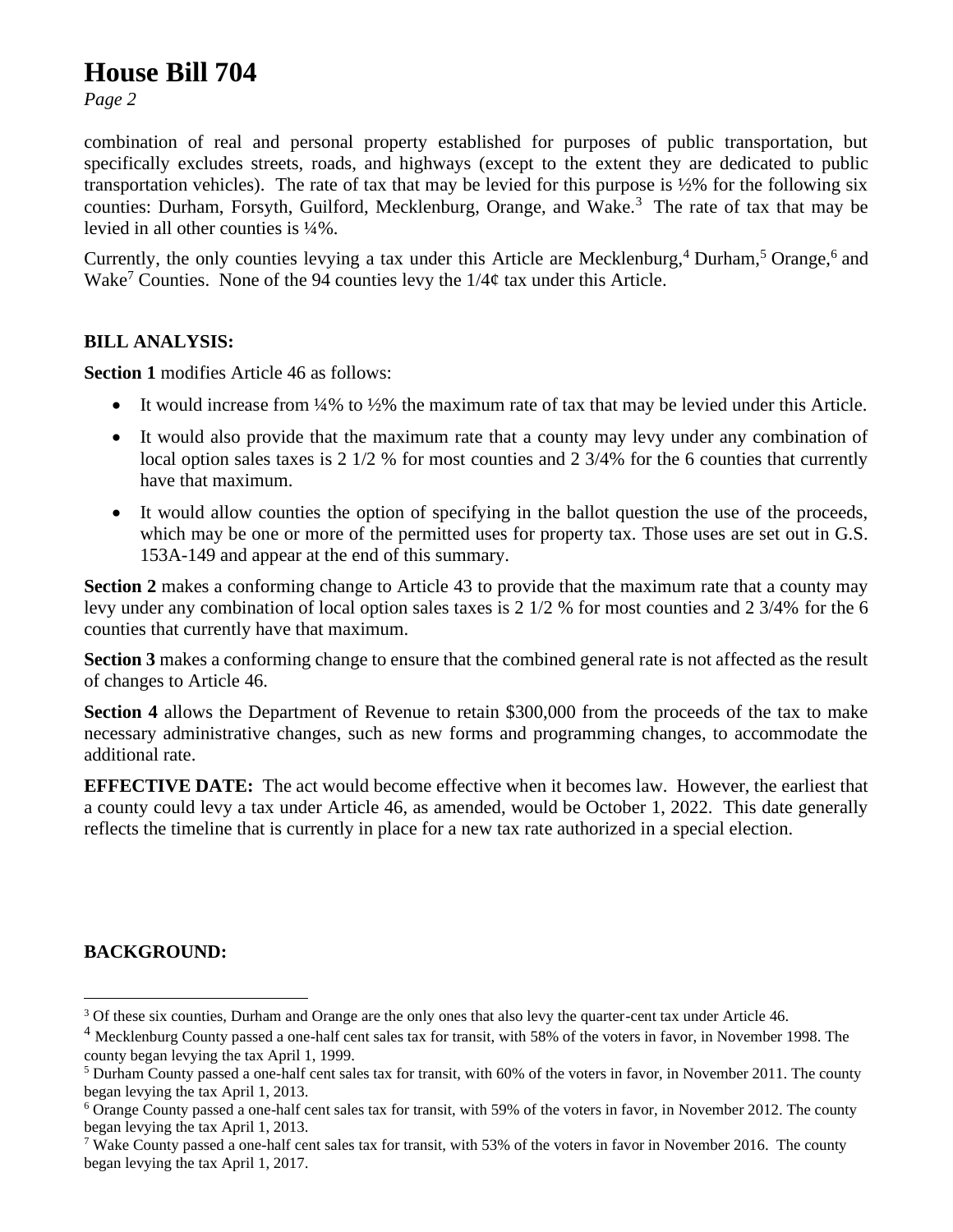## **House Bill 704**

*Page 3*

**Authorized Uses for Property Tax. –** The authorized uses for property tax under G.S. 153A-149 are: Courts; Debt Service; Deficits; Elections; Jails; Joint Undertakings; Schools; Social Services; Agricultural Extension; Air Pollution; Airports; Ambulance Service; Animal Protection and Control; Arts Programs and Museums; Auditoriums, Coliseums, and Convention and Civic Centers; Beach Erosion and Natural Disasters; Cemeteries; Civil Preparedness; Debts and Judgments; Defense of Employees and Officers; Economic Development; Energy Financing; Fire Protection; Forest Protection; Health; Historic Preservation; Hospitals; Housing Rehabilitation; Housing; Human Relations; Industrial Development; Joint Undertakings; Law Enforcement; Libraries; Mapping; Medical Examiner; Mental Health; Open Space; Parking; Parks and Recreation; Planning; Ports and Harbors; Public Transportation; Railway Corridor Preservation; Register of Deeds; Roads; Sewage; Social Services; Solid Waste; Stormwater; Surveyor; Veterans' Service Officer; Water; Watershed Improvement; Water Resources; and Armories.

**Table #1: Local Sales and Use Tax Rates. –** The following table identifies the local sales and use tax rate levied in each county.

|       | Tax Rate     | County           |                                                            |           |          |                                                                            |               |            |
|-------|--------------|------------------|------------------------------------------------------------|-----------|----------|----------------------------------------------------------------------------|---------------|------------|
|       | 6.75% Total: | Alamance         | Camden                                                     | Dare      | Hyde     | Nash                                                                       | Richmond      | Warren     |
| 4.75% | <b>State</b> | Alleghany        | Carteret                                                   | Davie     | Iredell  | Northampton                                                                | Scotland      | Washington |
| 1.00% | Art. 39      | Avery            | Caswell                                                    | Franklin  | Johnston | Pamlico                                                                    | <b>Stokes</b> | Watauga    |
| 0.50% | Art. 40      | <b>Beaufort</b>  | Chowan                                                     | Gates     | Lenoir   | Pender                                                                     | Transylvania  | Wayne      |
| 0.50% | Art. 42      | Bladen           | Cleveland                                                  | Granville | Macon    | Perquimans                                                                 | Tyrrell       | Wilson     |
|       |              | <b>Brunswick</b> | Columbus                                                   | Guilford  | McDowell | Person                                                                     | Union         | Yadkin     |
|       |              | <b>Burke</b>     | Craven                                                     | Henderson | Mitchell | Polk                                                                       | Vance         | Yancey     |
|       |              | Caldwell         | Currituck                                                  | Hoke      |          |                                                                            |               |            |
|       | 7.00% Total: | Alexander        | Chatham                                                    | Forsyth   | Haywood  | Madison                                                                    | Pasquotank    | Rutherford |
| 4.75% | <b>State</b> | Anson            | Cherokee                                                   | Gaston    | Hertford | Martin                                                                     | Pitt          | Sampson    |
| 1.00% | Art. 39      | Ashe             | Clay                                                       | Graham    | Jackson  | Montgomery                                                                 | Randolph      | Stanly     |
| 0.50% | Art. 40      | <b>Bertie</b>    | <b>Cumberland Greene</b>                                   |           | Jones    | Moore                                                                      | Robeson       | Surry      |
| 0.50% | Art. 42      | Buncombe         | Davidson                                                   | Halifax   | Lee      | New Hanover                                                                | Rockingham    | Swain      |
| 0.25% | Art. 46      | Cabarrus         | Duplin                                                     | Harnett   | Lincoln  | Onslow                                                                     | Rowan         | Wilkes     |
|       |              | Catawba          | Edgecombe                                                  |           |          |                                                                            |               |            |
|       | 7.25% Total: | Mecklenburg      | Wake                                                       |           |          |                                                                            |               |            |
| 4.75% | <b>State</b> |                  |                                                            |           |          |                                                                            |               |            |
| 2.50% | ----->       |                  | $1\%$ Art. 39 + 0.5% Art. 40 + 0.5% Art. 42 + 0.5% Art. 43 |           |          |                                                                            |               |            |
| 7.50% | Total:       | Durham           | Orange                                                     |           |          |                                                                            |               |            |
| 4.75% | State        |                  |                                                            |           |          |                                                                            |               |            |
| 2.75% | ----->       |                  |                                                            |           |          | $1\%$ Art. 39 + 0.5% Art. 40 + 0.5% Art. 42 + 0.5% Art. 43 + 0.25% Art. 46 |               |            |

Sales and Use Tax Rates Across North Carolina Counties

Source: North Carolina Department of Revenue

**Table #2: Local Sales and Use Tax Articles.** – The following table sets out the details of each of the local option sales tax authorizations, including the purposes for which the proceeds may be used, whether the proceeds are shared with the cities, and which articles are currently subject to the adjustment factor: